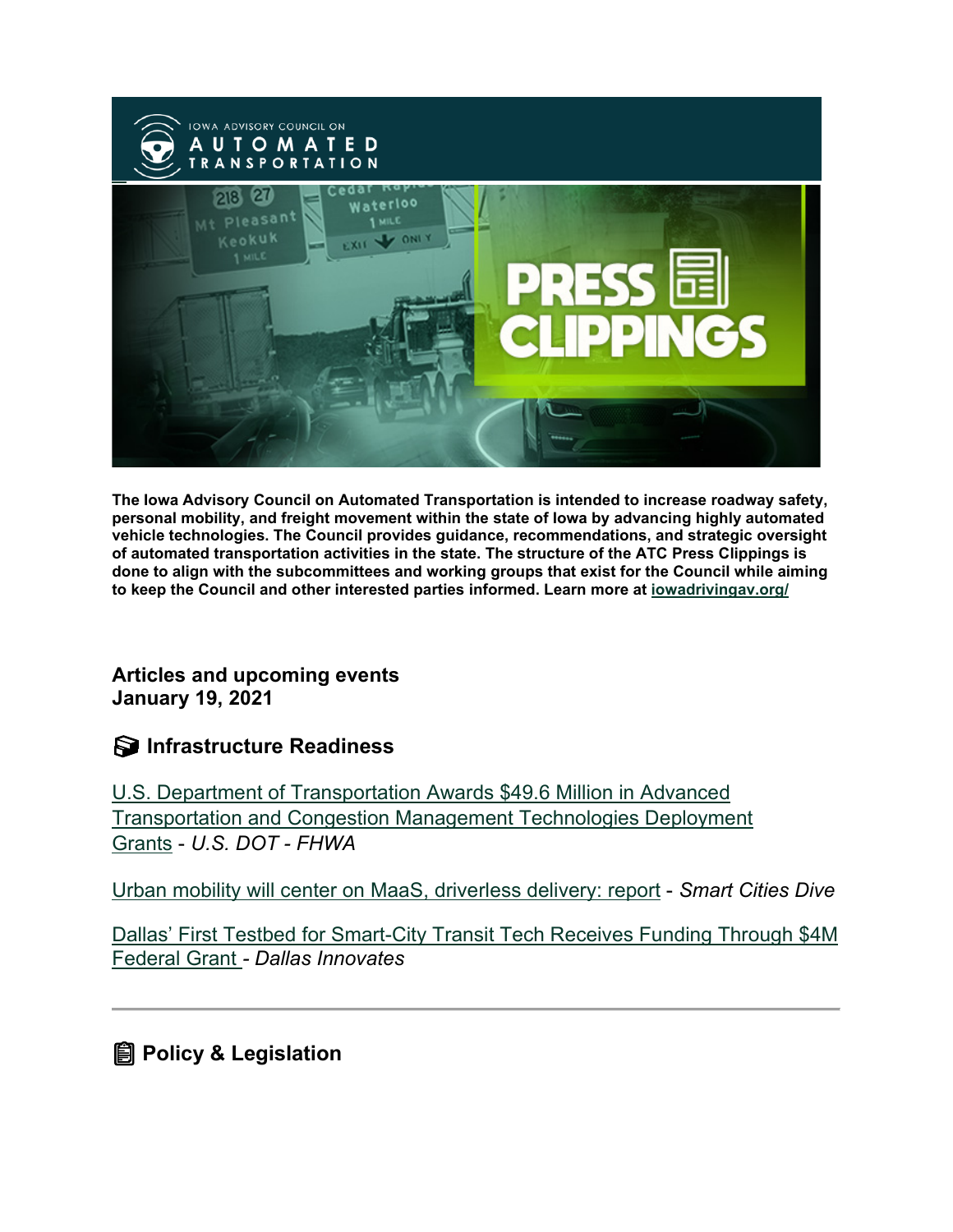[USDOT releases Automated Vehicles Comprehensive Plan-](https://www.traffictechnologytoday.com/news/autonomous-vehicles/usdot-releases-automated-vehicles-comprehensive-plan.html?utm_medium=email&utm_source=govdelivery) *Traffic Technology Today*

[Truck safety group asks Biden to mandate crash avoidance tech on big](https://cdllife.com/2020/truck-safety-group-asks-biden-to-mandate-crash-avoidance-tech-on-big-rigs/?utm_medium=email&utm_source=govdelivery)  [rigs](https://cdllife.com/2020/truck-safety-group-asks-biden-to-mandate-crash-avoidance-tech-on-big-rigs/?utm_medium=email&utm_source=govdelivery) - *CDL Life*

[U.S. Department of Transportation Announces Over \\$41 Million in Awards for](https://www.transportation.gov/briefing-room/us-department-transportation-announces-over-41-million-awards-innovative-technologies?utm_medium=email&utm_source=govdelivery)  [Innovative Technologies to Improve Transportation Mobility and Access for](https://www.transportation.gov/briefing-room/us-department-transportation-announces-over-41-million-awards-innovative-technologies?utm_medium=email&utm_source=govdelivery)  [Persons with Disabilities](https://www.transportation.gov/briefing-room/us-department-transportation-announces-over-41-million-awards-innovative-technologies?utm_medium=email&utm_source=govdelivery) - *U.S. DOT*

[NHTSA Seeks Comment on Cybersecurity Best Practices for the Safety of](https://www.nhtsa.gov/press-releases/cybersecurity-best-practices-comments?utm_medium=email&utm_source=govdelivery)  [Modern Vehicles](https://www.nhtsa.gov/press-releases/cybersecurity-best-practices-comments?utm_medium=email&utm_source=govdelivery) - *NHTSA*

### **Exp. Economic Development**

[VIDEO: PennDOT collaborates with multiple agencies in truck platooning](https://www.traffictechnologytoday.com/videos/video-penndot-collaborates-with-multiple-agencies-in-truck-platooning-trial.html?utm_medium=email&utm_source=govdelivery)  [trial](https://www.traffictechnologytoday.com/videos/video-penndot-collaborates-with-multiple-agencies-in-truck-platooning-trial.html?utm_medium=email&utm_source=govdelivery) - *Traffic Technology Today*

[Apple, Hyundai set to agree electric car tie-up, says Korea IT News](https://www.reuters.com/article/uk-hyundai-motor-apple/apple-hyundai-set-to-agree-electric-car-tie-up-says-korea-it-news-idUSKBN29F0C1?utm_medium=email&utm_source=govdelivery) - *Reuters*

[DOT lays out strategy for automated trucking](https://www.freightwaves.com/news/dot-lays-out-strategy-for-automated-trucking?utm_medium=email&utm_source=govdelivery) - *FreightWaves*

# **Public Safety & Enforcement**

[Waymo is dropping the term 'self-driving,' but not everyone in the industry is on](https://techcrunch.com/2021/01/07/waymo-is-dropping-the-term-self-driving-but-not-everyone-in-the-industry-is-on-board/?utm_medium=email&utm_source=govdelivery)  [board](https://techcrunch.com/2021/01/07/waymo-is-dropping-the-term-self-driving-but-not-everyone-in-the-industry-is-on-board/?utm_medium=email&utm_source=govdelivery) - *Tech Crunch*

[Next-Generation Traffic Incident Management](https://www.fhwa.dot.gov/innovation/innovator/issue82/page_04.html?utm_medium=email&utm_source=govdelivery) - *Innovator*

[Tesla asked to recall 158,000 cars for failing displays](https://www.theverge.com/2021/1/13/22229854/tesla-recall-model-s-x-touchscreens-bricked-failure-nhtsa?utm_medium=email&utm_source=govdelivery) - *The Verge*

# **Research, Development, Testing & Evaluation**

[Apple's Self-Driving Electric Car Is at Least Half a Decade Away](https://www.bloomberg.com/news/articles/2021-01-07/apple-s-aapl-tesla-tsla-killer-won-t-ship-for-at-least-half-a-decade?sref=9hGJlFio&utm_medium=email&utm_source=govdelivery) - *Bloomberg*

[Mobileye is bringing its autonomous vehicle test fleets to at least four more cities](https://techcrunch.com/2021/01/11/mobileye-is-bringing-its-autonomous-vehicle-test-fleets-to-at-least-four-more-cities-in-2021/?utm_medium=email&utm_source=govdelivery)  [in 2021](https://techcrunch.com/2021/01/11/mobileye-is-bringing-its-autonomous-vehicle-test-fleets-to-at-least-four-more-cities-in-2021/?utm_medium=email&utm_source=govdelivery) - *TechCrunch*